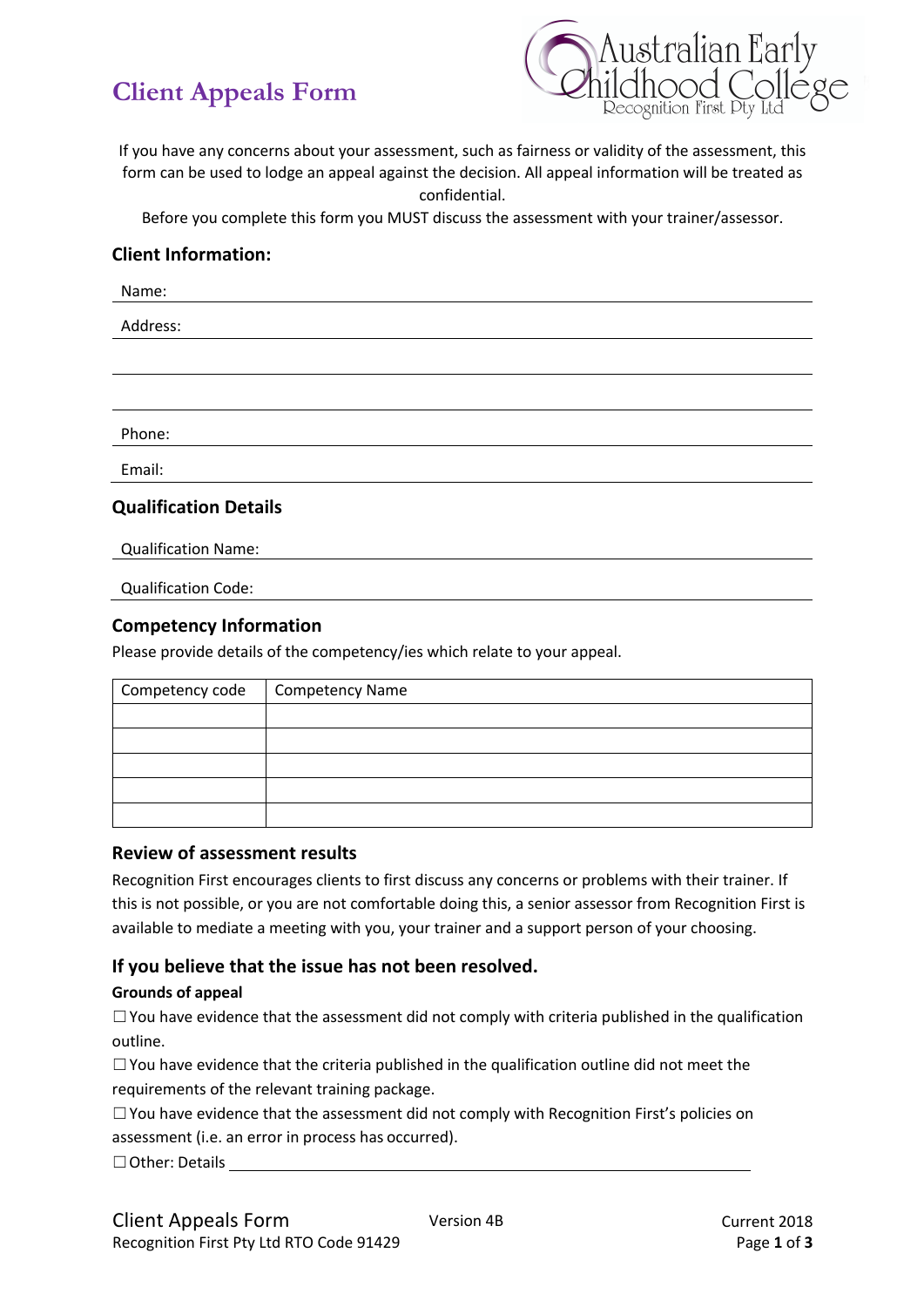# **Client Appeals Form**



## **Supporting documentation/evidence**

Please provide details of the action you have taken to seek a review of the result with your trainer. Please state your case against the grounds of appeal you have selected, providing the reasons for your submission and a list of the evidence you have provided to support your case. The information you provide will be used by the Director to determine the outcome of your appeal.

All timely appeals will be considered fully complete upon submission. If you need to support a timely appeal with further evidence which cannot be provided within the appeal submission period, you must immediately contact the Recognition First main office for advice.